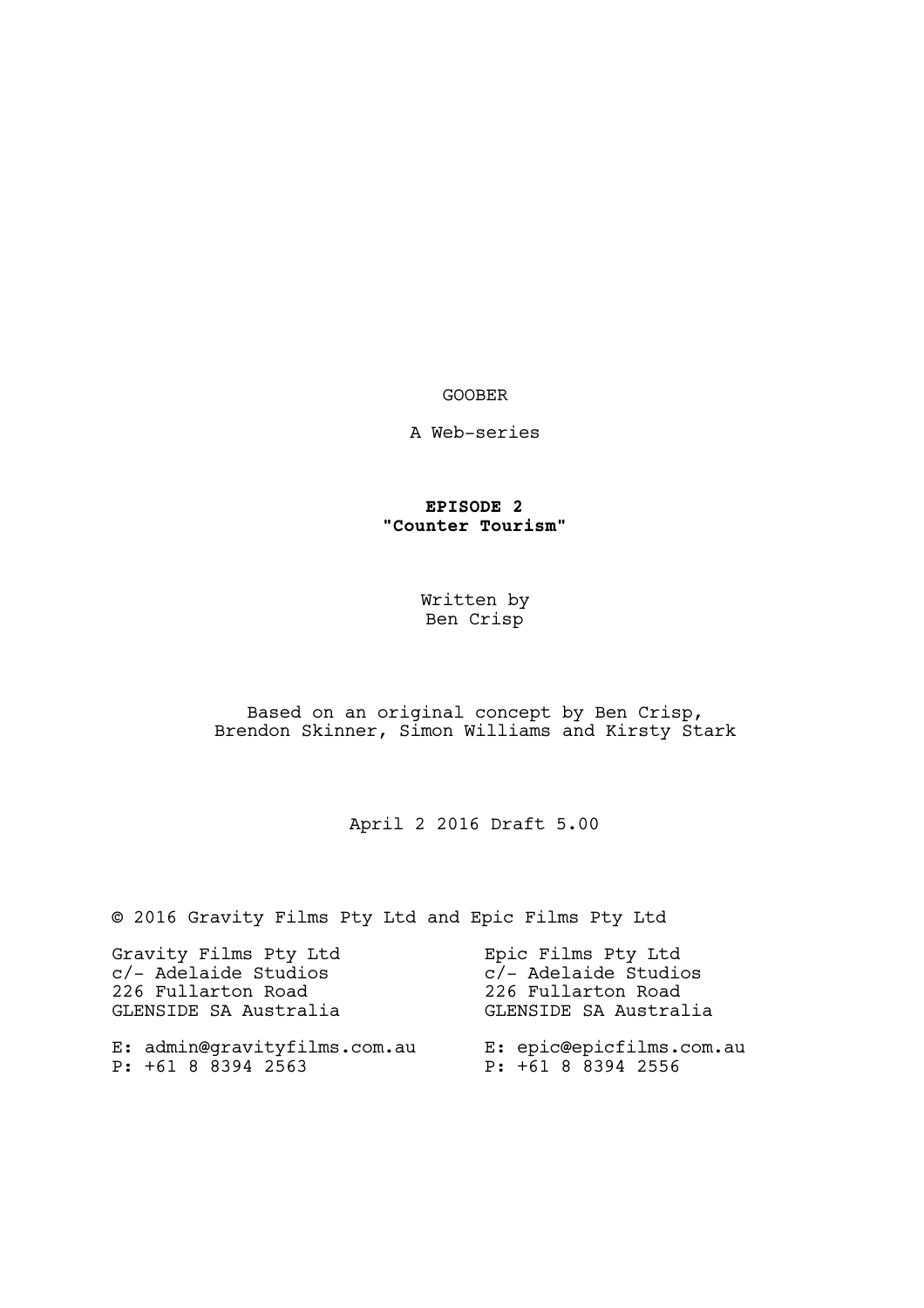#### 1 INT. HARRY'S CAR -- DAY 1

HARRY waves traffic around him as he waits outside a hotel, reading from his notepad.

> HARRY All I said was, "You look nice today." DAD (O.S.) *And what did she say?* HARRY She said, "I got ready in, like, five minutes, are you just being nice?" DAD (O.S.) *And what did you say?* HARRY I said, "Yep." DAD (O.S.) *Ah. OK.* HARRY What? Dad, I \*was\* just trying to be nice.

> DAD (O.S.) *Yeah, but, see, Harry, that means she thinks you didn't really think she looked nice.*

Harry frowns, thoroughly confused.

DAD (O.S.) *Remember how I told you that sometimes people say things, but there's other meanings to it. And sometimes you just have to figure it out, like a puzzle, you have to listen for the clues. Get it?*

HARRY (shaking his head) ...yeah.

TITLE: "Goober".

# 2 INT. HARRY'S CAR -- LATER 2

A serious-looking BEARDED PERSIAN MAN (ALI) and a PERSIAN WOMAN wearing a hijab (MARYAM) get in the back of the car. Ali clutches a backpack to his chest. Harry smiles at them.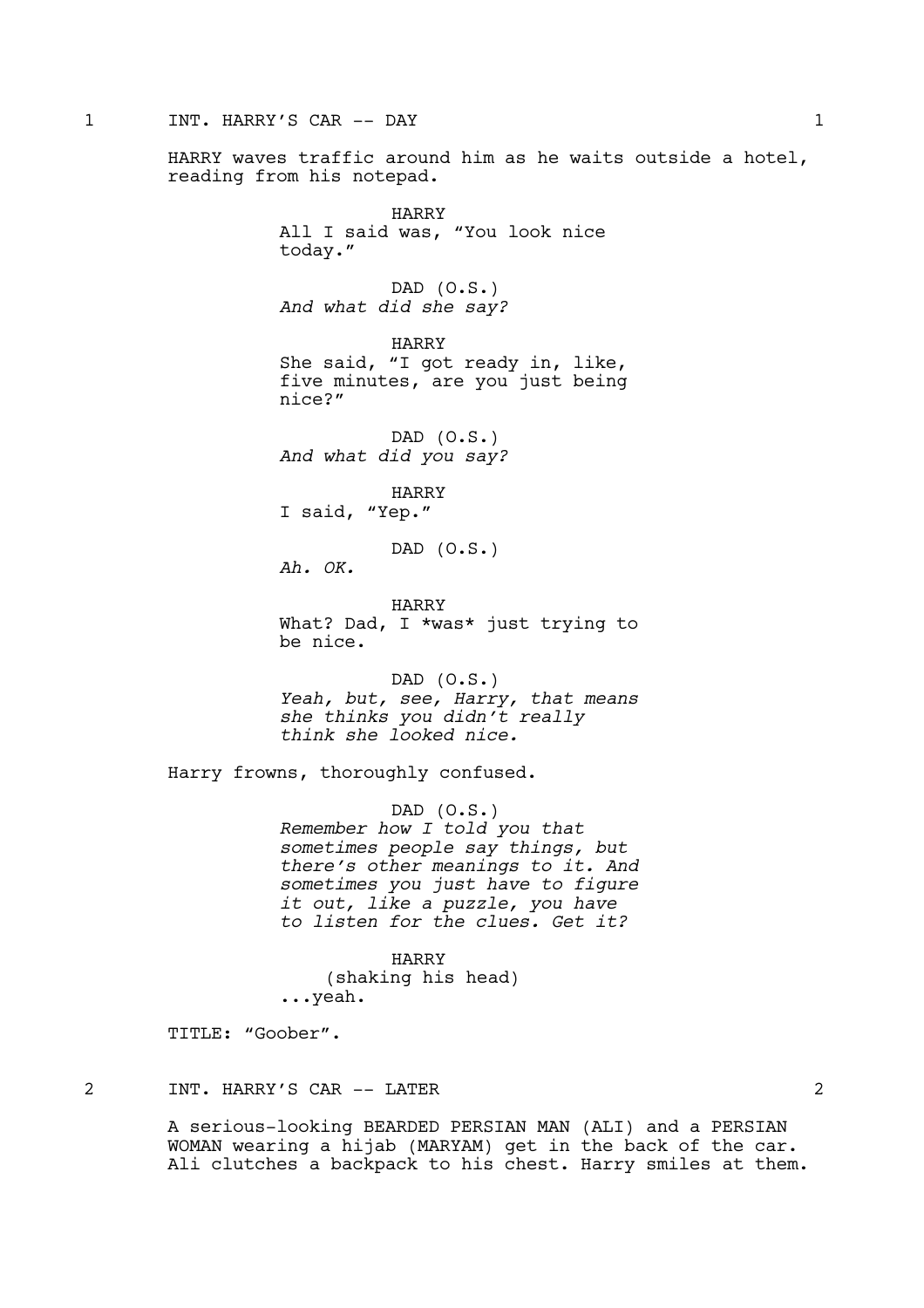HARRY Hello! Oh, I like your scarf.

MARYAM Oh, thank you. It is hijab.

HARRY

What?

MARYAM Hijab. Hijab.

Harry looks scared.

HARRY Like... like September 11?

They stare at him.

ALI Are you thinking \*jihad\*?

Harry clicks, relieved.

HARRY

Jihad. That's it. Jihad. I like your \*jihad\*. It's very pretty.

MARYAM (to Ali) This is a mistake.

Ali argues with her in Farsi for a moment.

HARRY Is something wrong?

ALI No, no, my friend, my wife is just nervous for our...

Ali clutches the backpack to his chest.

ALI ...how-do-you-say... *big event*.

Harry checks his phone.

HARRY Oh, yes! I've never taken anyone to Government House. You must be really interested in politics.

ALI We are early for our... please, you will take us to... important places? Places of... value... to people of Australia.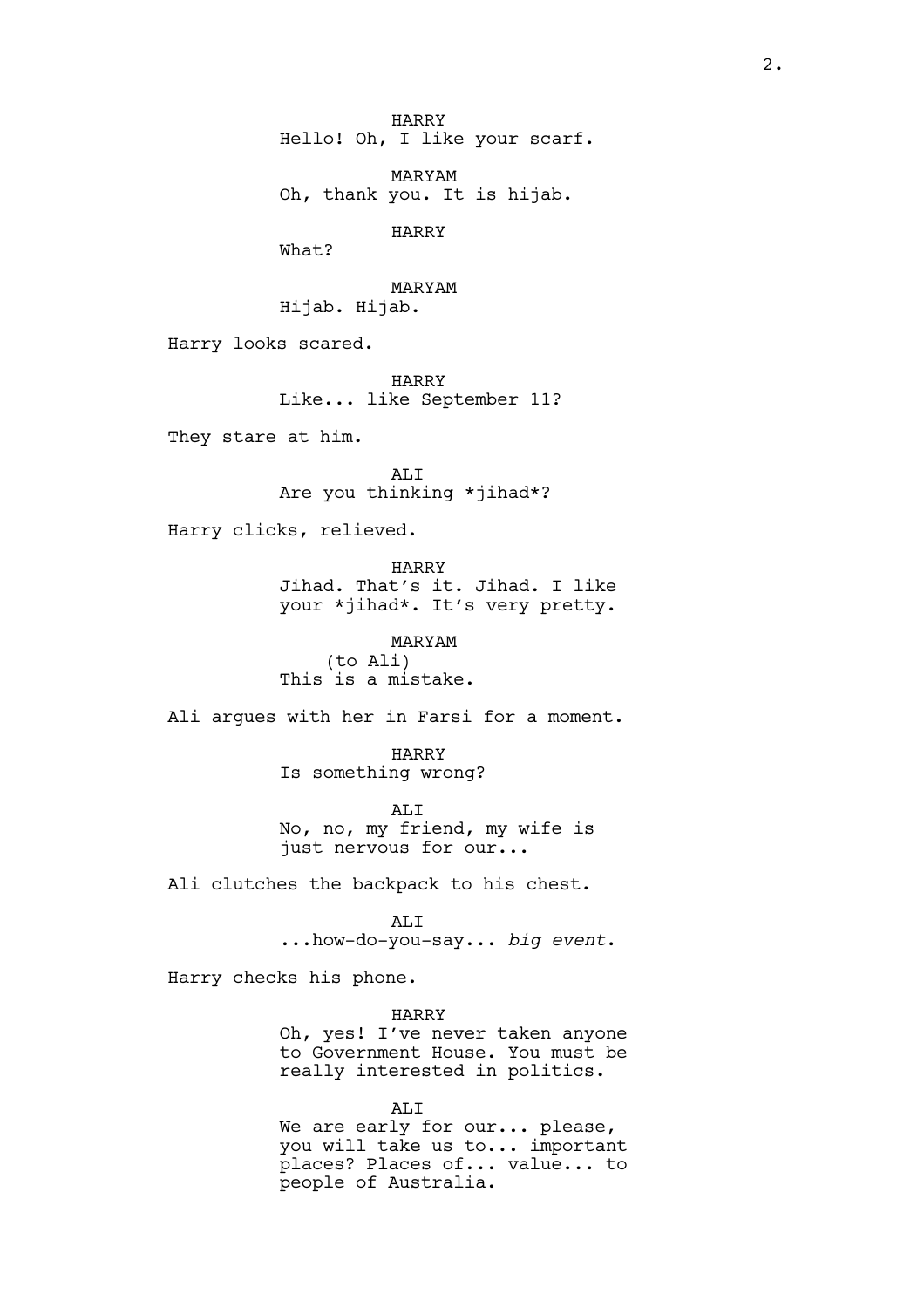Harry frowns for a moment, then he brightens.

HARRY Oh, you want me to take you on a tour? OK, seatbelts on!

## 3 MONTAGE: 3

Harry happily points out the window as he drives.

HARRY

...and that's a police station... ...see that, that's, like, a power distribution junction...

Ali and Maryam whisper to each other in Farsi. Maryam takes notes in a notepad.

> HARRY ...I think that place is something to do with the fresh water supply...there's \*another\* school, that's where all the rich kids go.

Ali is animated, almost angry.

AT<sub>I</sub>T Do you see these schools, Maryam? Do you see how they treat their children: boys and the girls in school \*together\*. Playing \*together\*. Talking \*together\*. (to Harry) It would \*never\* be allowed in our homeland. Look, \*another\* church. Different religions all on each other's doorstep.

Ali whispers something to Maryam and she writes another note. Harry watches them in the rear-view mirror, growing confused.

> HARRY You're really interested in all this kind of stuff, huh?

Ali shifts the backpack carefully on his lap.

AT<sub>I</sub>T We have... special purpose.

HARRY

Oh.

Harry glances in the mirror a few more times as he drives, growing more concerned, and suspicious.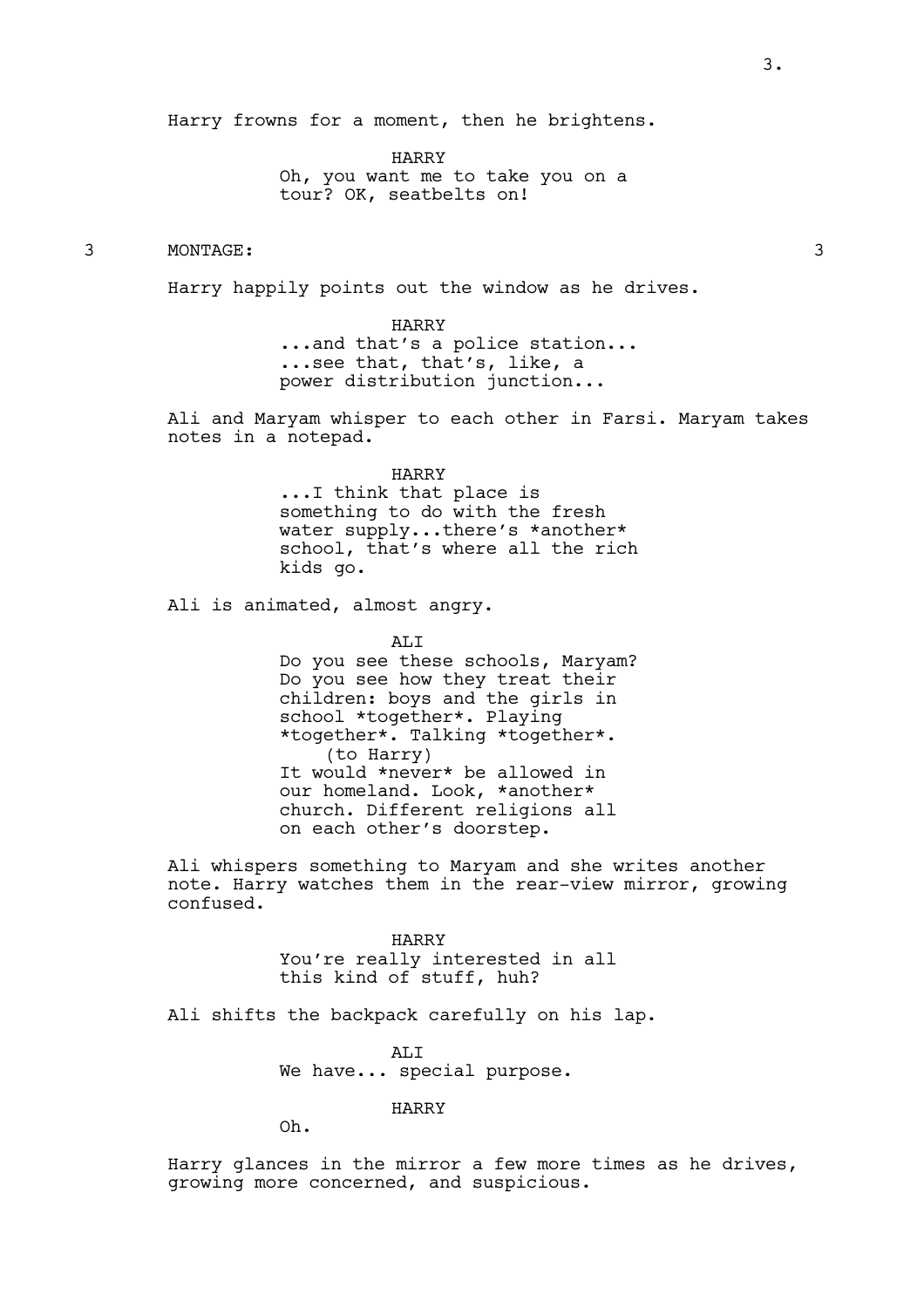HARRY Do you want me to put your bag in the boot?

ALI No! I hold. Is very important. Must be very careful.

Harry drives on in silence for a little longer, growing scared. Ali checks his watch.

> AT.T It is time. We go to Government House.

Harry hesitates, very worried, but sees Ali staring at him in the mirror. Harry nods. Ali squeezes Maryam's hand.

4 INT. HARRY'S CAR -- LATER 4

Harry pulls the car over. Ali and Maryam start to climb out.

> HARRY So, you'll be leaving after... whatever it is you're doing, right? I mean, you won't be \*leaving\*... forever...

Ali looks at Maryam meaningfully, then back at Harry.

ALI In truth I do not know. It is in God's hands now.

HARRY Oh. OK. I guess... I'll wait here then? In case you change your mind?

But they are gone. Harry waits, nervously. He checks his phone: "No Pickups". He looks up, and notices a sign on a bus-stop: "If you see something suspicious, call the National Security Hotline." Harry shifts in his seat uncomfortably.

### 5 INT. HARRY'S CAR -- EVENING 5

The sun's going down. It's getting dark. Harry rocks in his seat nervously. He cranes around, looking for any signs of action outside the parked car. He locks the doors. He looks at the "National Security Hotline" sign again. He dials the number on his phone. It rings.

> OPERATOR (V.O.) *National Security Hotline.*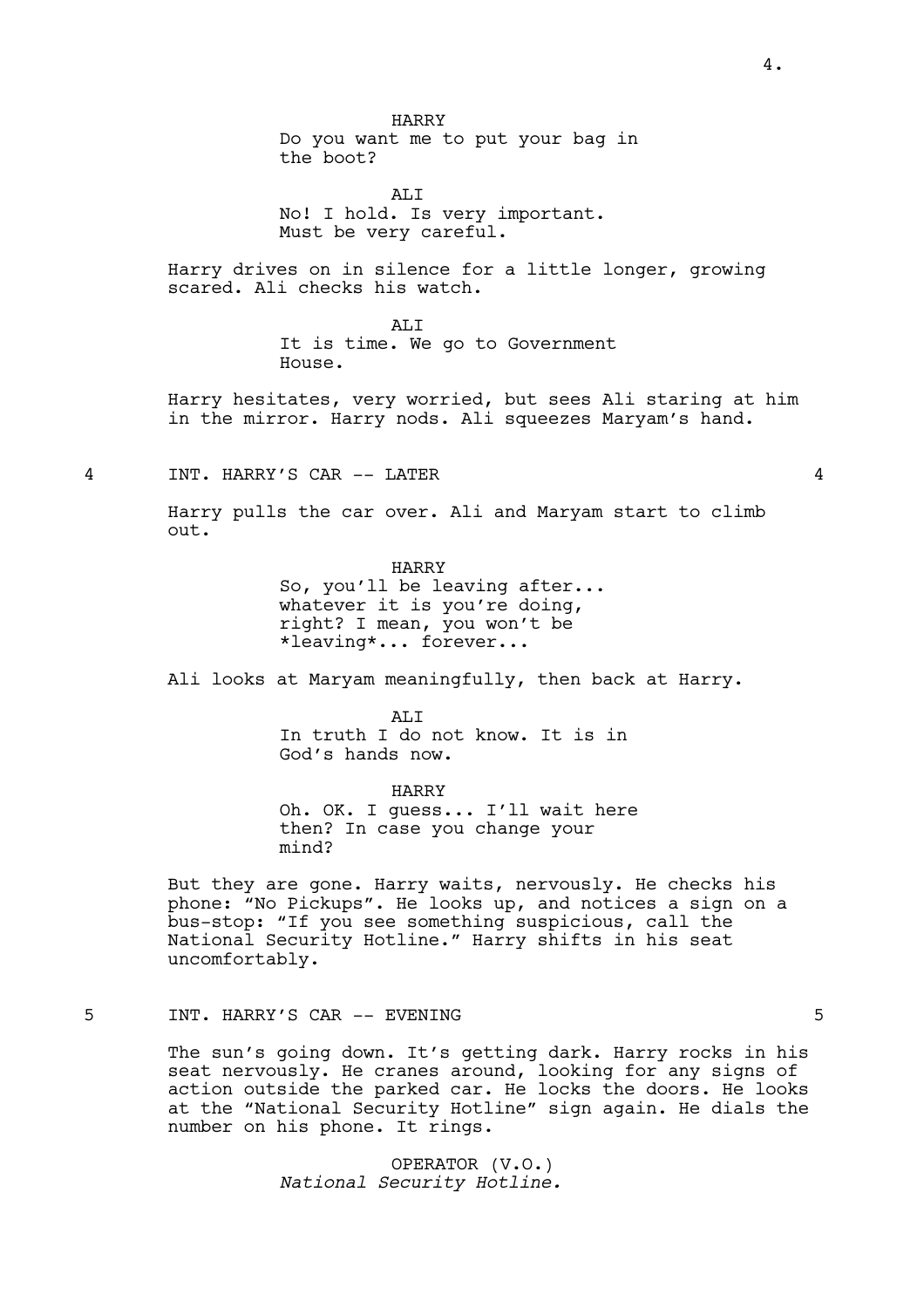HARRY Hi. Um... how's your day going?

OPERATOR (V.O.) *Do you wish to report a suspicious activity or observation?*

He breathes deeply, anxious, not sure what to do. Then... POP! POP! BANG! Explosions sound in the distance. Harry gasps, and ducks down with his hands over his head, whimpering and terrified.

> HARRY It's happening! I was trying not to be racist and now it's happening!

THUMP-THUMP-THUMP! Someone bangs on the back window.

ALI (O.S.) My friend! Open the door!

Harry peeks up at Ali, terrified.

HARRY Please don't September 11 me!

POP! POP! BANG! The reflection of colourful fireworks twinkle in the windshield. POP! POP! BANG! Harry slowly raises his head and sees them, his eyes wide with fear and confusion. They are smiling, happily. Harry cautiously lowers his window, and the sound of cheers and a band playing the national anthem filter in. Ali and Maryam climb in, big smiles beaming on their faces. Ali opens his backpack and pulls out a camera, an Australian flag, and two framed certificates.

> MARYAM Today we are like you! Australian citizens!

Harry's face slowly turns from bewilderment to relieved joy.

> HARRY Oh. Oh! Oh, congratulations!

OPERATOR (V.O.) *Sir? Is everything--*

Harry hangs up quickly.

AT<sub>I</sub>T Who was th--

HARRY Nobody. Let's celebrate!